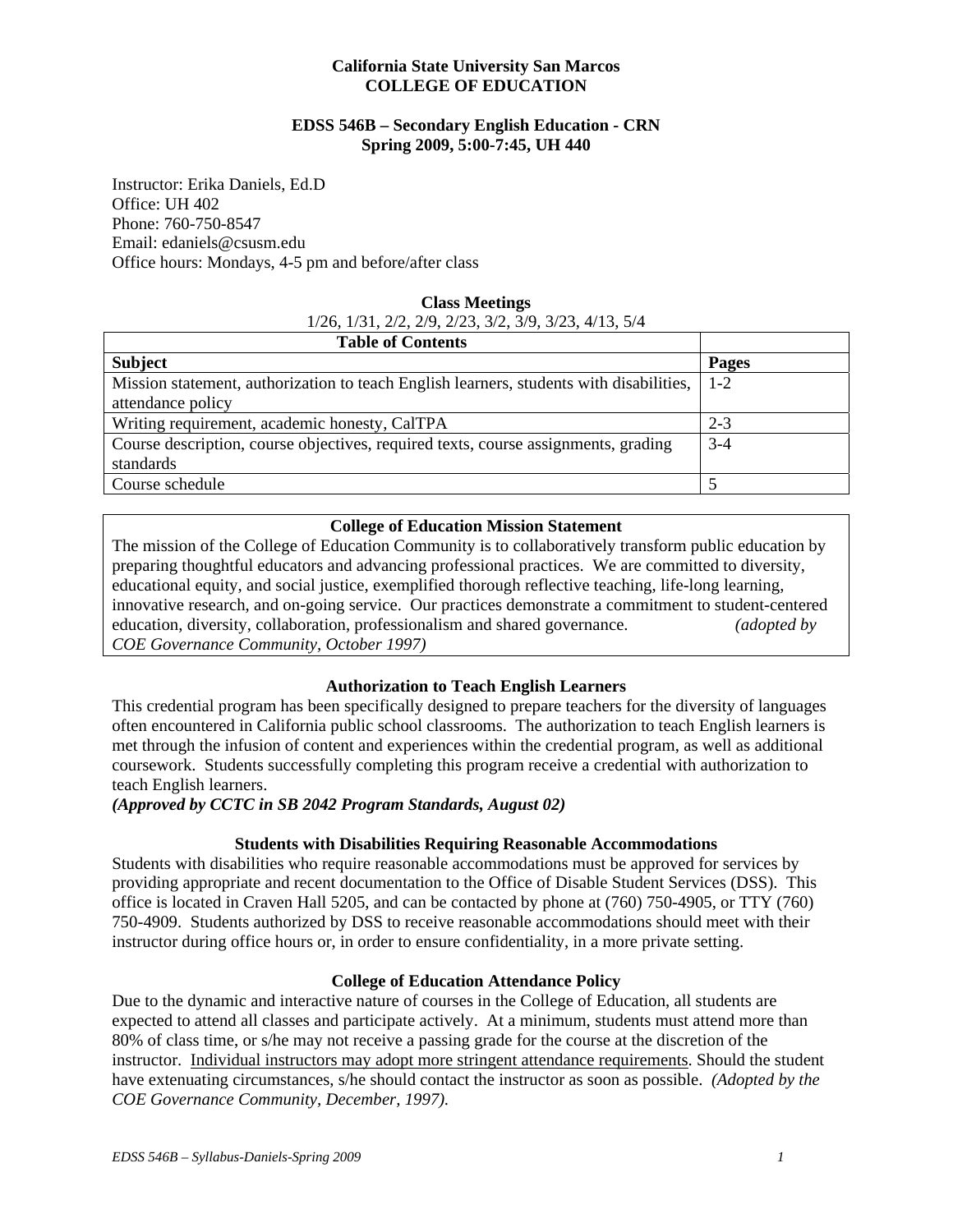*For this course, 2 absences will lower your grade by one full grade. If you miss more than 2 sessions, you will not pass the course. Notification of an absence does not constitute an excuse.* 

## **All University Writing Requirement**

Every course at the university must have a writing requirement of at least 2500 words. This course meets that requirement through the lesson plan, reading reflections, and writing packet assignment.

#### **CSUSM Academic Honesty Policy**

Students will be expected to adhere to standards of academic honesty and integrity, as outlined in the Student Academic Honesty Policy. All written work and oral presentation assignments must be original work. All ideas/materials that are borrowed from other sources must have appropriate references to the original sources. Any quoted material should give credit to the source and be punctuated with quotation marks.

 dishonesty in accordance with the general rules and regulations of the university. Disciplinary action may Students are responsible for honest completion of their work including examinations. There will be no tolerance for infractions. If you believe there has been an infraction by someone in the class, please bring it to the instructor's attention. The instructor reserves the right to discipline any student for academic include the lowering of grades and/or the assignment of a failing grade for an exam, assignment, or the class as a whole.

Incidents of Academic Dishonesty will be reported to the Dean of Students. Sanctions at the University level may include suspension or expulsion from the University.

Plagiarism: As an educator, it is expected that each student will do his/her own work and contribute equally to group projects and processes. Plagiarism or cheating is unacceptable under any circumstances. If you are in doubt about whether your work is paraphrased or plagiarized see the Plagiarism Prevention for Students website http://library.csusm.edu/plagiarism/index.html. If there are questions about academic honesty, please consult the University catalog.

#### **Electronic Communication Protocol:**

Electronic correspondence is a part of your professional interactions. If you need to contact the instructor, e-mail is often the easiest way to do so. It is my intention to respond to all received e-mails in a timely manner. Please be reminded that e-mail and on-line discussions are a very specific form of communication, with their own nuances and etiquette. For instance, electronic messages sent in all upper case (or lower case) letters, major typos, or slang, often communicate more than the sender originally intended. With that said, please be mindful of all e-mail and on-line discussion messages you send to your colleagues, to faculty members in the College of Education, or to persons within the greater educational community. All electronic messages should be crafted with professionalism and care. Things to consider:

- Would I say in person what this electronic message specifically says?
- How could this message be misconstrued?
- Does this message represent my highest self?
- Am I sending this electronic message to avoid a face-to-face conversation?

In addition, if there is ever a concern with an electronic message sent to you, please talk with the author in person in order to correct any confusion.

#### **California Teacher Performance Assessment (CalTPA)**

Beginning July 1, 2008, all California credential candidates must successfully complete a state-approved system of teacher performance assessment (TPA), to be embedded in the credential program of preparation. At CSUSM, this assessment system is called the CalTPA or the TPA for short. To assist your successful completion of the TPA a series of informational seminars are offered over the course of the program. TPA related questions and logistical concerns are to be addressed during the seminars. Your attendance to TPA seminars will greatly contribute to your success on the assessment.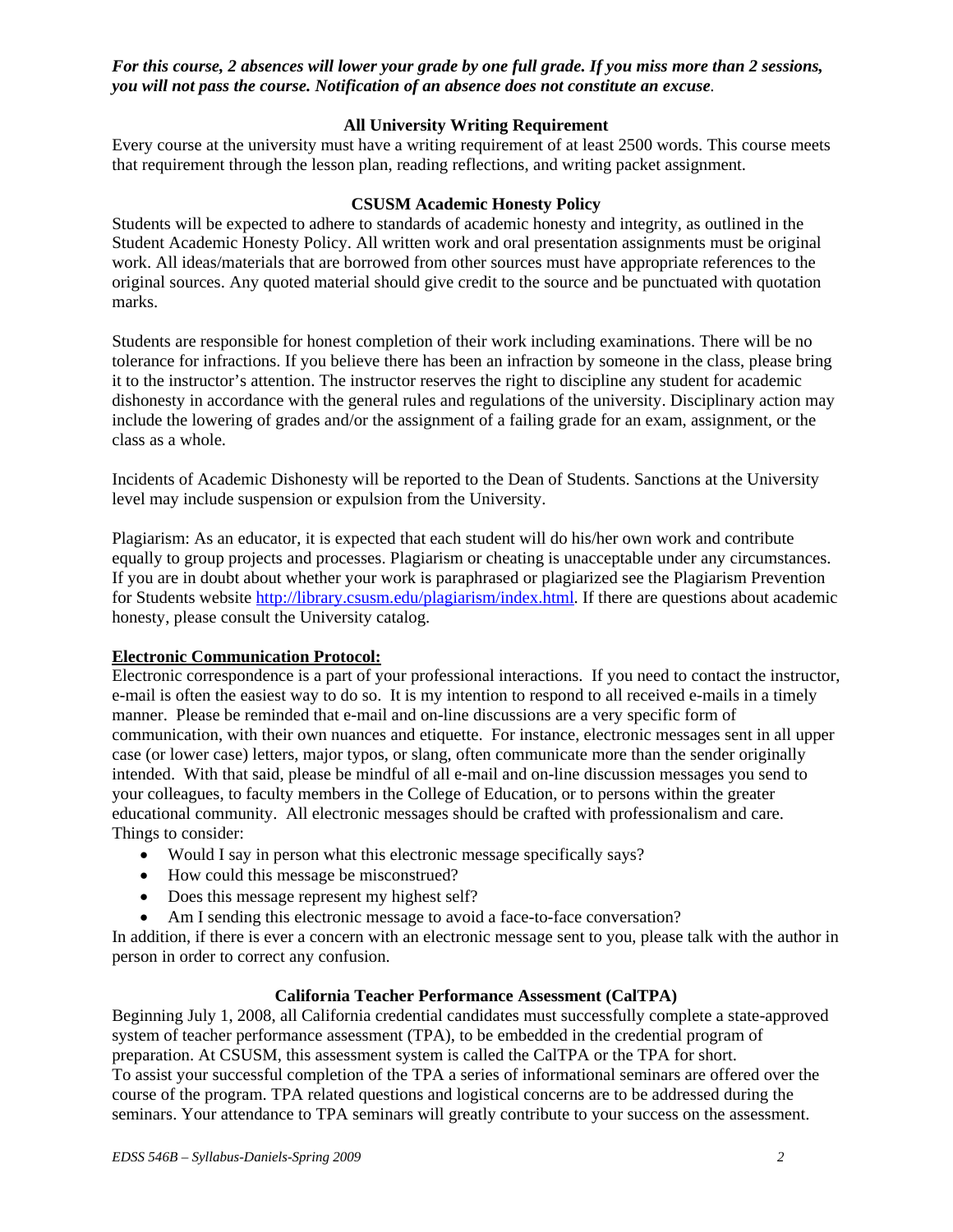on the COE website provided: http://www.csusm.edu/coe/CalTPA/ProgramMaterialsTPA.html Additionally, COE classes use common pedagogical language, lesson designs, and unit designs in order to support and ensure your success on the TPA and more importantly in your credential program. The CalTPA Candidate Handbook, TPA seminar schedule, and other TPA support materials can be found

# **Course Description**

This course is designed in a seminar format to focus intensively on the discipline of English/Language Arts. In this course, students will explore theories and strategies for teaching all facets of language arts and literacy: speaking, listening, reading, writing, thinking, and collaborating (although these are artificial separations), paying particular attention to scaffolding student learning for access and success. Students will be required to apply their learning in related assignments and fieldwork experiences during student teaching and/or observations.

# **Course Prerequisites Consent of Program Coordinator plus successful completion of EDSS 546A.**

# **Course Objectives**

# *Credential candidates will:*

- effectively plan and sequence instruction in English/Language Arts.
- analyze student work and assessments to develop an instructional profile and plan.
- utilize multiple resources to support students in their acquisition of reading, writing, speaking and listening skills.
- establish effective learning environments that foster students' growth in all areas of language arts while empowering them to think critically and open-mindedly.
- explain and demonstrate the use of questioning strategies that foster a spirit of inquiry and critical thinking in the classroom.
- classroom. • explain and demonstrate the connections between technology and the English/Language Arts
- use reflection as a means of interpreting classroom experiences (in the field and at the university).

# **Required Texts**

Beers, K. (2003). *When Kids Can't Read: What Teachers Can Do*. Portsmouth, NH: Heinemann. Burke, J. (2008). *The English Teacher's Companion.* Portsmouth, NH: Heinemann. CDE. (2007). *California English--Language Arts Content Standards.* Sacramento: California Dept. of Education. (Also available at www.cde.ca.gov)

Kittle, P. (2008). *Write Beside Them.* Portsmouth, NH: Heinemann.

# **Course Requirements (Assignments)**

Reading responses – 20 points Writing packet – 25 points Lesson plan  $-25$  points Supplemental resources/poster session – 20 points Thoughtful participation/Professional demeanor – 10 points

**Reading Responses/Essential Questions**: In order to have effective discussions within our classroom, you will be asked to come to class prepared with the readings for the week. To do this, you will need to do a one-page reflection on the readings for class. It can discuss all of the reading, one chapter, or one topic. At the end of your one-page discussion, write down two essential questions that could be used to begin a discussion on the readings.

**Sample writing and revision of one piece of writing:** In order to continue our dialogue about writing, writers' workshops, and the craft of writing, you will create a piece of one type of writing based on one genre from the standards at the grade level of your choice. For full credit, you will need to turn in your rough draft (with feedback from your partner), final revised piece, a reflection explaining the changes you made based on your partner's feedback, and a reflection on your experience with the workshop process.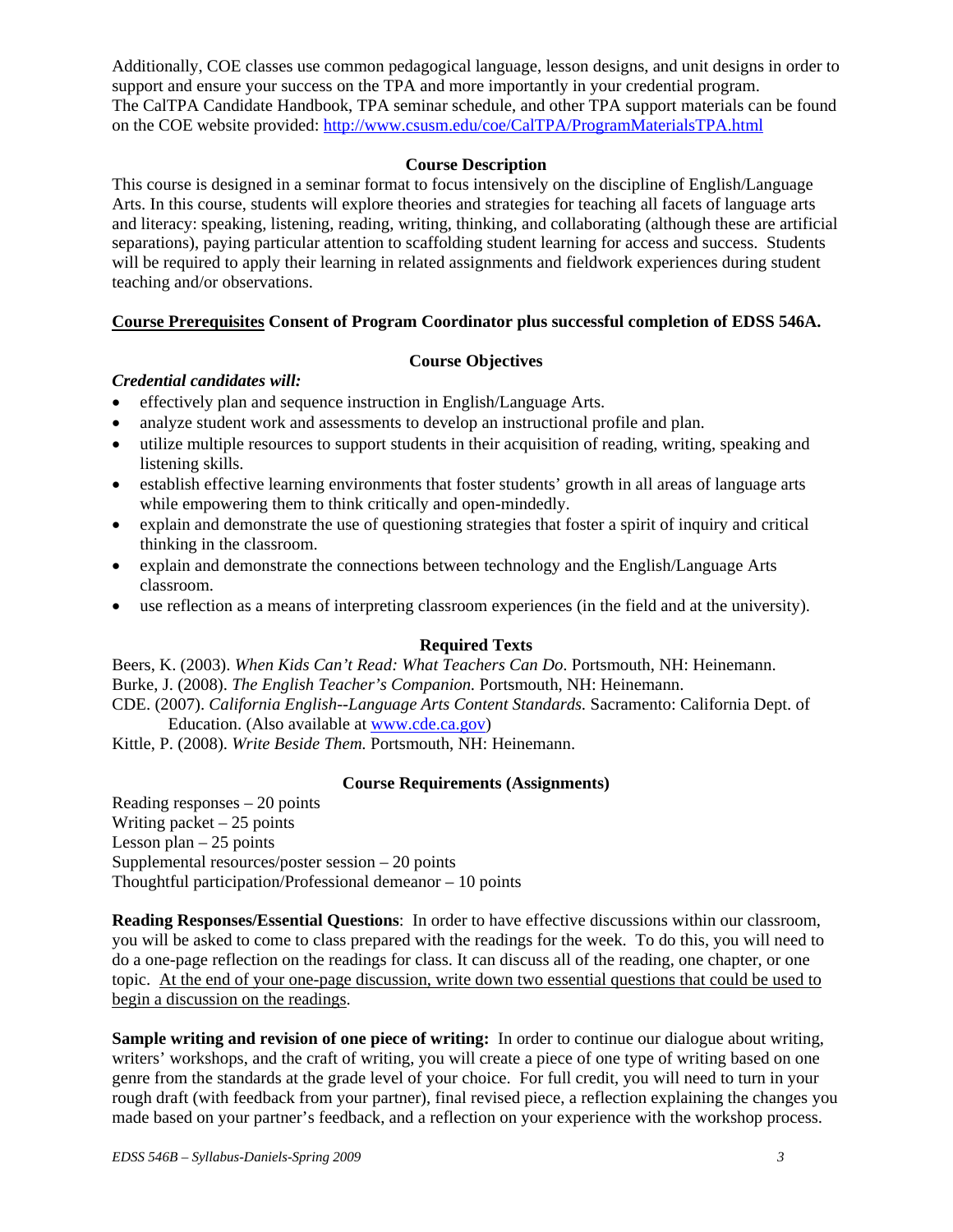**Supplemental Resources and Poster Session:** In order to be prepared for success for your first year of teaching, you will need to compile the following with a partner:

- **1.** A minimum of six resources that connect to one specific novel that will be found in a typical Language Arts classroom. These **SIX** resources could be, but are not limited to, picture books, websites, music lyrics, video clips, professional journals, teaching resources, technology resources, web quests, etc.
- **2.** Socratic Seminar resources: Great Socratic Seminar materials often are derived from magazine or newspaper articles, music lyrics, famous speeches, or poems. Great resources are usually short in length and lend themselves well to lengthy in-depth discussions. You job is to collect **FOUR** of these resources and connect them to literature (it could be the same novel that you used for #1) that might be taught in a typically high school English classroom. Be sure to choose resources that encourage students to critique texts and media for point of view, bias, power, validity, truthfulness, persuasive techniques, and appeal to both friendly and critical audiences.
- **3.** You will display all of these resources in a poster that you will present during a whole class poster session. **Make copies of your resources for each member of our class.**

**Lesson plan:** Working alone or with up to two other people, you will pick one of the major modes of writing found in most grades 9-12 Language Arts classes. Your job will be to develop a **detailed lesson plan** for how you will bring your students successfully through the writing process. When writing your lesson plan, make sure that you explicitly state what you will do and that you emphasize the TEACHING of writing, not the assigning of a genre.

**Thoughtful participation/Professional demeanor**: Being a teacher involves more than planning lessons and delivering instruction. You must be able to articulate the reasons behind your curricular decisions, to advocate for students, and to defend policies about which you feel strongly. Engaging in professional conversations with parents, administrators, other teachers, and the public is imperative for teachers today. To that end, I expect that each student will participate actively and thoughtfully in each class session.

#### **Grading Scale**

 $94 - 100\% = A$  $90 - 93\% = A$ - $88 - 89\% = B +$  $84 - 87\% = B$  $80 - 83\% = B$  $78 - 79\% = C +$ 

# **Grading Standards**

Grades will be assigned based upon the level of connectedness to the instructions specified in this syllabus. I expect that all final work is error-free in terms of grammar, spelling, and punctuation. Late work will only be considered on a case-by-case basis. Students must have extenuating circumstances and discuss them with the instructor well before the assignment is due. If permission to turn work in late is not explicitly granted by the professor, late work will not be accepted nor considered in the final grade.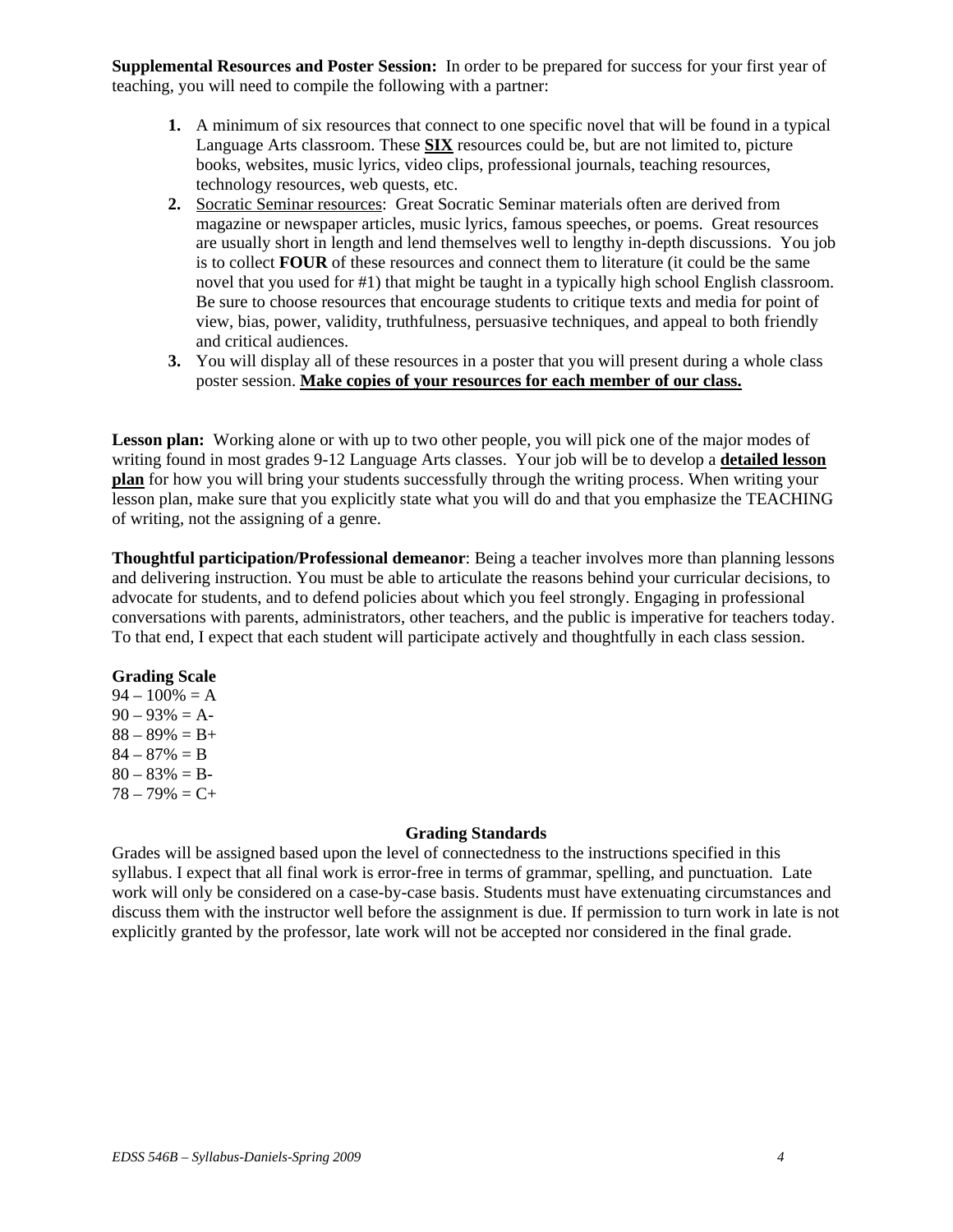# **Tentative Class Schedule (Although this schedule is carefully planned, it is subject to change based on teachable moments and unforeseen events.)**

| <b>Date</b>  | <b>Topic</b>                                       | <b>Reading Due</b>                 | <b>Assignment Due</b>      |
|--------------|----------------------------------------------------|------------------------------------|----------------------------|
| Session      | Reflection of first semester learning<br>$\bullet$ |                                    |                            |
|              | Where do we need to go this<br>$\bullet$           |                                    |                            |
| 1/26/09      | semester?                                          |                                    |                            |
|              | Review Syllabus<br>٠                               |                                    |                            |
| Session      | Attend Fusion of Best Writing<br>$\bullet$         | NO reading for this                | Fill out and submit        |
| 2            | Conference                                         | session.                           | registration form that I   |
| 1/31/09      | Sponsored by the San Marcos<br>$\bullet$           |                                    | will give you in class.    |
| <b>SATUR</b> | <b>Writing Project</b>                             |                                    |                            |
| <b>DAY</b>   | 8:30 am-1:00 pm<br>$\bullet$                       |                                    |                            |
| Session      | Writing<br>$\bullet$                               | Kittle, chapters 7, 8, &           | Due: Reading reflection    |
| 3            | What does good writing look like?<br>$\bullet$     | 9                                  |                            |
| 2/2/09       | How do you teach the criteria?<br>$\bullet$        |                                    |                            |
| Session      | Writer's workshop<br>$\bullet$                     | Kittle, chapters $10 \&$           | Due: First draft of        |
| 4            | Giving and using effective feedback<br>$\bullet$   | 12                                 | writing                    |
| 2/9/09       | More on teaching grammar<br>$\bullet$              | Re-read Kittle chapter             |                            |
|              |                                                    | 11                                 | Due: Reading reflection    |
|              |                                                    | Skim Burke, chapter 7              |                            |
| Session      | Using the ERWC template to write<br>$\bullet$      | Re-read Beers, chapter             | Due: Writing packet        |
| 5            | lessons                                            | 3 & 4                              |                            |
| 2/23/09      | Understanding the difference<br>$\bullet$          | Re-read Burke, chapter             | Due: Reading reflection    |
|              | between teaching and assigning                     | 11                                 |                            |
|              | Assessments in the English<br>$\bullet$            | Kittle, chapter 13                 |                            |
|              | classroom                                          |                                    |                            |
| Session      | Comprehension instruction revisited<br>$\bullet$   | Re-read Beers, chapters            | Due: Writing lesson        |
| 6            | Teaching students how to choose<br>$\bullet$       | $6, 7, \& 8$                       | plan                       |
| 3/2/09       | texts                                              | Skim & re-read Burke,<br>chapter 4 | Due: Reading reflection    |
| Session      | Supporting and challenging all<br>$\bullet$        | Re-read Beers, chapters            | You do not have to read    |
| 7            | learners in your Language Arts                     | 5, 13                              | all of the assigned        |
| 3/9/09       | classroom                                          | Beers, chapter 10                  | chapters. Skim and         |
|              | Making Shakespeare accessible<br>$\bullet$         | Burke, chapters 16 &               | choose the ones that       |
|              |                                                    | 20                                 | look interesting.          |
|              |                                                    | Burke, pages 74-78 and             |                            |
|              |                                                    | chapter 10                         | Due: Reading reflection    |
| Session      | Development of oral language and<br>$\bullet$      | Re-read Burke,                     | Due: Supplemental          |
| 8            | communication                                      | chapters 8 & 9                     | materials posters          |
| 3/23/09      | Supplemental materials poster<br>$\bullet$         |                                    | Due: Reading reflection    |
|              | presentations                                      |                                    |                            |
| Session      | Brainstorm solutions to questions,<br>$\bullet$    | Pick one chapter from              | Bring: A pressing          |
| 9            | concerns, and problems                             | Beers, Kittle, or Burke            | concern or problem         |
| 4/13/09      |                                                    | to read or re-read that            | PLUS a success story       |
|              |                                                    | connects to your                   | Due: Reading<br>reflection |
|              |                                                    | pressing problem or                |                            |
|              |                                                    | concern.                           |                            |
|              |                                                    |                                    |                            |
|              |                                                    |                                    |                            |
| Session      | Closure, reflections, and goals<br>$\bullet$       |                                    |                            |
| 10           |                                                    |                                    |                            |
| 5/4/09       |                                                    |                                    |                            |